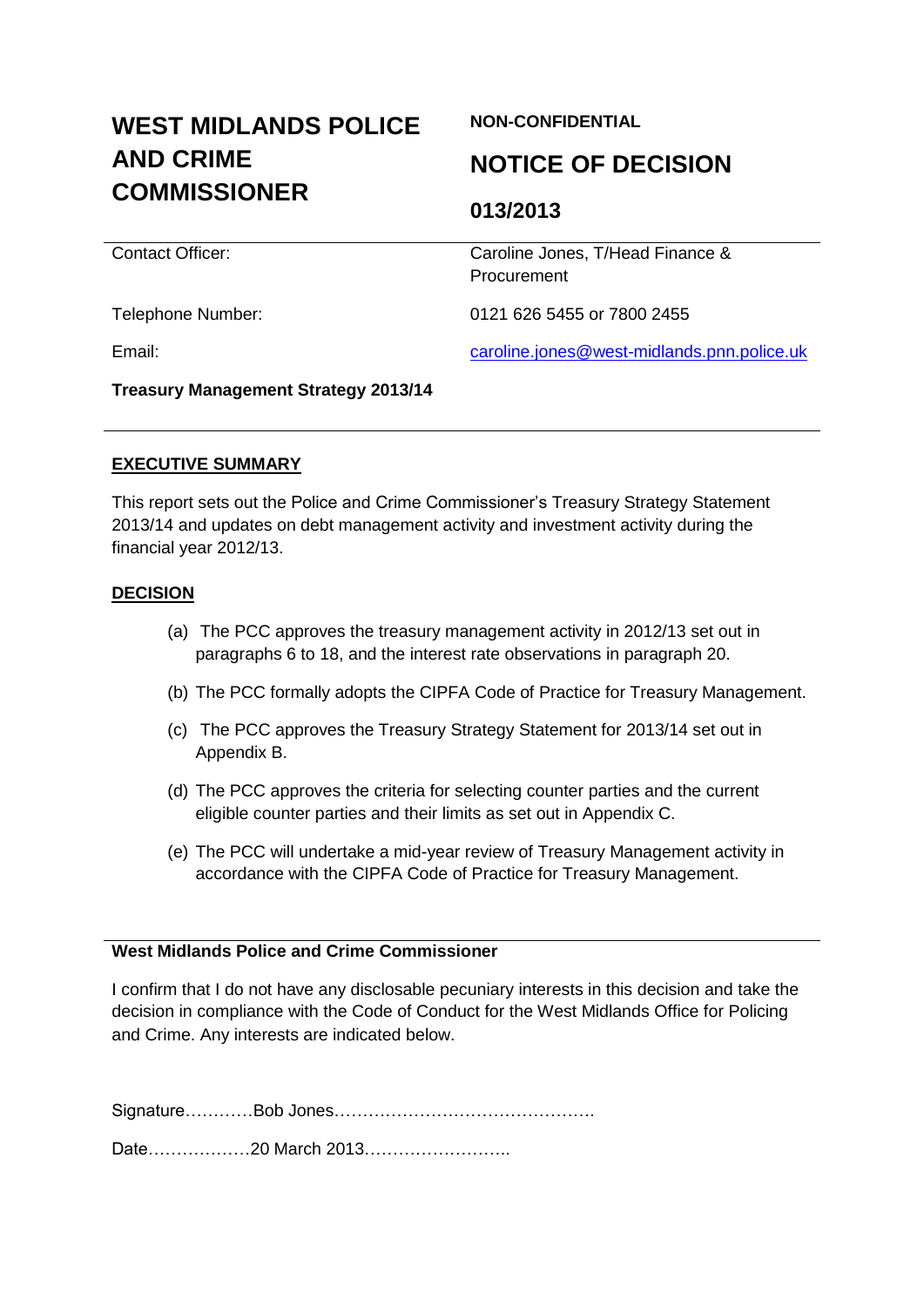# **NON - CONFIDENTIAL FACTS AND ADVICE TO THE POLICE AND CRIME COMMISSIONER**

# **INTRODUCTION AND BACKGROUND**

- 1. The PCC is legally required to produce an Annual Investment Strategy. Therefore, included is an Investment Strategy as part of the Treasury Strategy Statement shown in Appendix B.
- 2. **In order to protect the PCC's position if an individual or organisation were to act upon this advice, it is deemed necessary to produce a disclaimer, which is shown as a note at the head of Appendix B.**
- 3. The PCC is responsible for administering a Capital Programme of £114.8m between 2013/14 and 2016/17. As far as possible all surplus revenue money and other reserves are invested on a daily basis until they are required.
- 4. The PCC follows the Code of Practice for Treasury Management produced by the Chartered Institute of Public Finance and Accountancy (CIPFA). The Code emphasises the following key points:
	- The PCC must formally adopt the Code.  $\bullet$
	- The strategy report will affirm that the effective management and control of risk are prime objectives.
	- $\bullet$ The PCC's appetite for risk must be clearly identified within the strategy report and the priority given to security of capital and liquidity when investing funds and an explanation as to how that will be carried out.
	- $\bullet$ Responsibility for risk management and control lies within the organisation.
	- Credit ratings should be used as a starting point when considering risk but use should also be made of market data and information, the quality financial press, information on government support for banks and the credit ratings of that government support.
	- The PCC needs a sound diversification policy with high credit quality  $\bullet$ counterparties and should consider setting country, sector and group limits.
	- Borrowing in advance of need is only allowed when there is a clear  $\bullet$ business case for doing so and only for the current capital programme or to finance future debt maturities.
	- There needs to be, at a minimum, a mid year review of treasury management strategy and performance to highlight any areas of concern that have arisen since the original strategy was approved.
	- The PCC must delegate the role of scrutiny of treasury management strategy and policies to a specific named body.
	- Treasury management performance and policy setting should be subjected to prior scrutiny.
	- The PCC, and his staff, should be provided with access to relevant  $\bullet$ training as those charged with governance are also personally responsible for ensuring they have the necessary skills and training.
	- Officers involved in treasury management must be explicitly required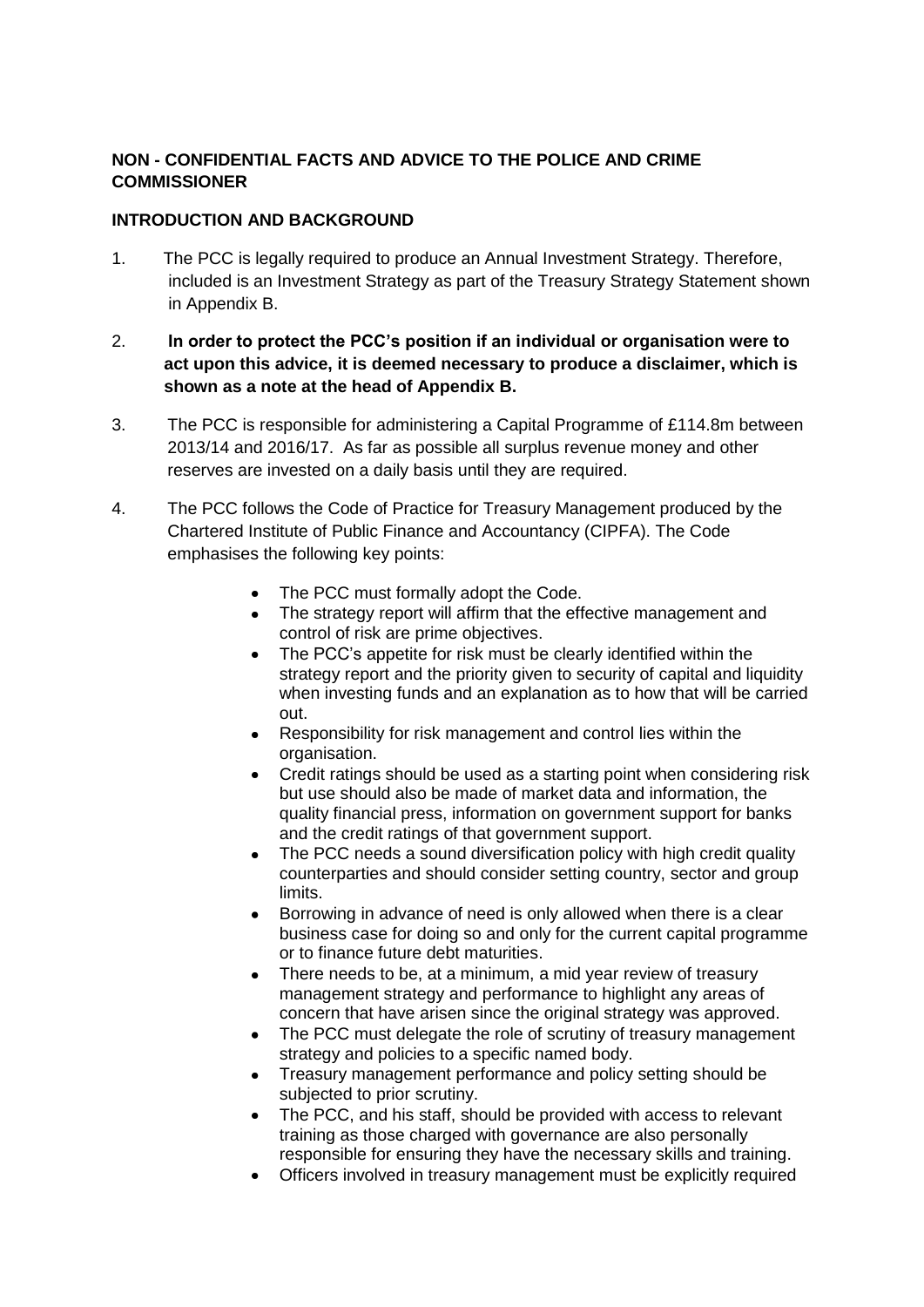to follow treasury management policies and procedures when making investment and borrowing decisions on behalf of the PCC.

- 5. The PCC's Treasury Management activity is governed by the following documents:
	- **1 Treasury Policy Statement.** This is a statement, defining treasury management and the general approach to it. It emphasises firstly the control of risk and secondly the pursuit of best value as the main factors defining the approach. A copy is attached at Appendix A.
	- **2 Treasury Management Practices** (TMPs) and Schedules to TMPs. TMPs define the overall approach to various aspects of treasury management, including such things as risk management, performance monitoring and management, segregation of duties and dealing arrangements, cash flow management, money laundering and staff training. The Schedules to TMPs deal with the criteria for selecting third parties (banks and building societies) with whom the PCC is prepared to deposit funds. The TMPs and Schedules are reviewed regularly by the PCC's CFO and copies are available on request.
	- **3 Annual Treasury Strategy Statement** details the expected activities of the treasury function in the financial year 2013/14. A copy is attached at Appendix B.

### **DEBT MAMAGEMENT ACTIVITY 2012/13**

- 6. Since April 1986, the Police Authority had been incurring long term debt from the Public Works Loans Board to finance major capital expenditure. All long-term borrowing has transferred to the PCC.
- 7. Borrowing at the  $31^{st}$  March 2013 will total £49.2m all at fixed rates and repayable over various periods up to 2061.
- 8. The PCC has the capacity to undertake variable rate borrowing (up to 20% of the total debt portfolio) should the need arise or to take advantage of favourable rates to fund identified need.
- 9. There have been no maturities during 2012/13. Sector, the PCC's treasury advisors, continue to advise on debt restructuring to enable the PCC to take advantage of opportunities to reduce the overall cost of debt, set in the context of the financial constraints and markets.
- 10. The table below shows that the level of borrowing has remained constant during 2012/13 and the average interest rate is still 4.84%.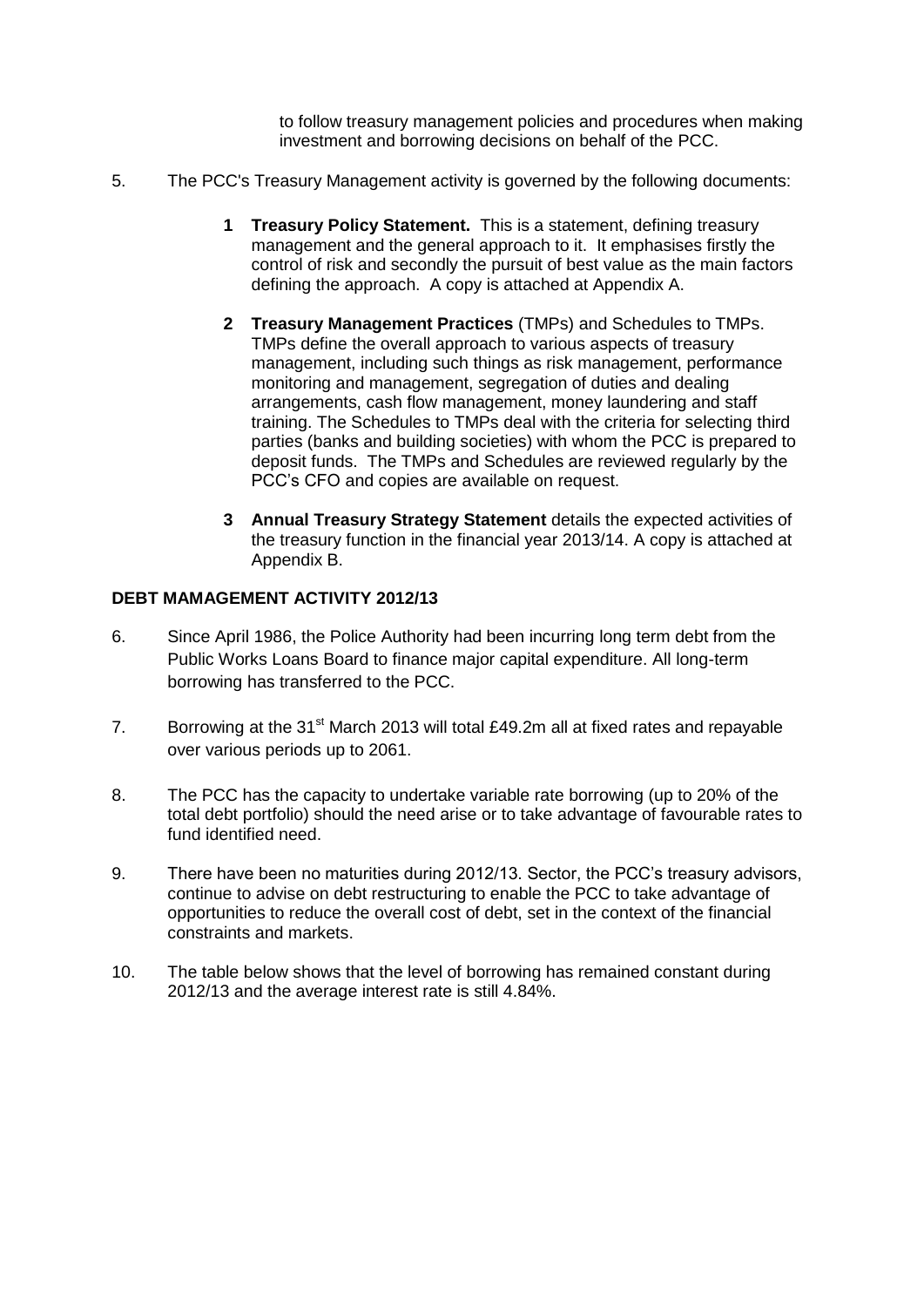| Loan Type    | Borrowing £'m |         | <b>Average Interest Rates %</b> |         |  |  |
|--------------|---------------|---------|---------------------------------|---------|--|--|
|              | 2011/12       | 2012/13 | 2011/12                         | 2012/13 |  |  |
| <b>Fixed</b> | 49.2          | 49.2    | 4.84                            | 4.84    |  |  |
| Variable     | 0.0           | 0.0     | 0.0                             | 0.0     |  |  |
| <b>Total</b> | 49.2          | 49.2    | 4.84                            | 4.84    |  |  |

#### **PWLB Borrowing**

#### **INVESTMENT ACTIVITY 2012/13**

- 11. As far as possible, all surplus funds have been invested on a daily basis. The target was to achieve an average return on investments as close as possible to the 3 month London Inter Bank Offer Rate (LIBOR).
- 12. Interest earned on investments up to the end of March is predicted to average 1.15%, approximately 44 basis points above the average return on 3 month LIBOR (0.71%) as at 31/01/13. This represents good performance given the continued depressed state of the money markets and the continued low Base Rate.
- 13. In the 2012/13 report the outgoing Police Authority approved a revised list of counter parties with whom investments could be placed. This list has been updated during the year to take account of the effects of the national economic conditions, changes to the Code, and the significant amounts invested (at the 28th February 2013, the PCC had £176.5m invested with a range of maturity dates between one day and two and a half years).
- 14. All of the PCC's current investments are with UK based entities: 53% Local Authorities, 40% British Banks, 7% Building Societies.
- 15. Also since October 2008 the Police Authority had £5.4m of investments frozen in the Icelandic bank Landsbanki. The Icelandic Government has stated its intention to honour all its commitments as a result of their banks being placed into receivership. The rights to this investment have transferred to the PCC and to date approximately a third of the original investments have been recovered.
- 16. Based on market information provided by Sector, the counter party list has been fully reviewed to reflect: current market conditions, credit ratings of sovereign nations, and the impact of Government support for the banking sector. As a consequence the limits, both financial and for duration, have been adjusted for some institutions. Specifically the group limits (£50m increasing to £60m) for the part government owned institutions (Lloyds TSB Bank, Bank of Scotland, National Westminster Bank, Royal Bank of Scotland) have been changed as it is considered that they are less risky than other UK institutions that are not directly supported by the government.
- 17. If institutions now fall below the set criteria they have been removed from the list and added if they become eligible. A copy of the latest list, which will be kept under review by the PCC's CFO, in accordance with the TMP Statements, is attached at Appendix C. Details of the criteria are contained within the annual investment strategy in Appendix B.
- 18. The day to day work of Treasury Management is carried out in the Finance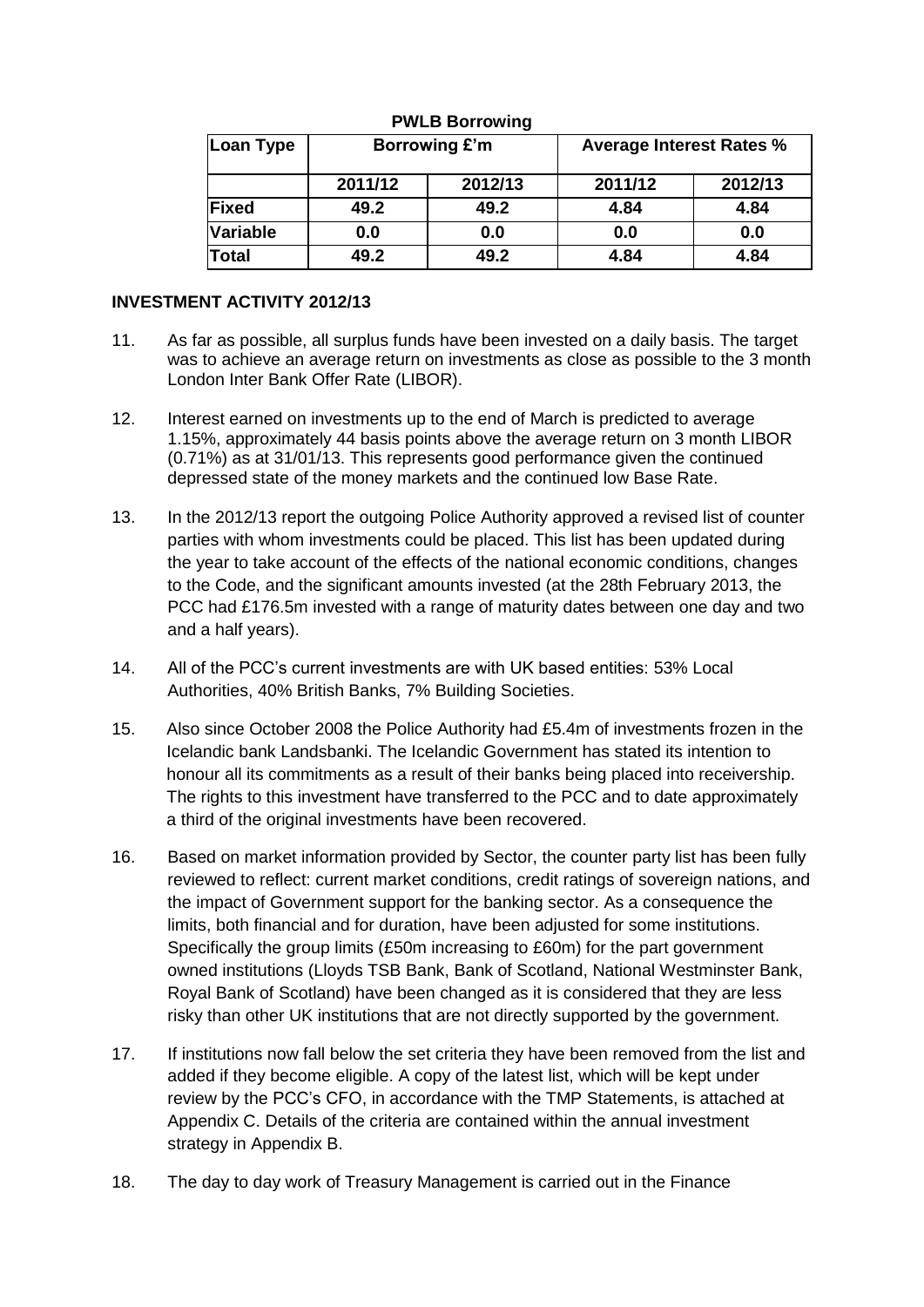Department with oversight from the Director of Resources. The Treasury Management Strategy is therefore managed using appropriate delegations and periodic management reporting to the Director of Resources and the PCC's CFO. This will continue for the next financial year.

#### **TREASURY STRATEGY STATEMENT 2013/14**

- 19. The Treasury Strategy Statement covers the PCC's latest capital funding requirements, view of interest rate movements, and strategy for borrowing and investment in the light of that view. As such, it needs to be reviewed annually. The Treasury Strategy Statement for 2013/14 is attached at Appendix B.
- 20. The expectations for interest rates over the next twelve months, which will be subject to continuous review with the PCC's treasury advisors, are as follows:

#### **Short-term rates.**

- The Bank of England Base Rate has been unchanged at 0.50% since March 2009 and is forecast to remain unchanged during 2013/14 but then rise from March 2015 to reach 1.50% by December 2015.
- Growth in the UK economy is expected to be weak in the next two years and as Base  $\bullet$  Rate underpins investment returns it is unlikely that this forecast is an under estimate especially if the economic recovery is slower or weaker than currently anticipated.
- The low interest rates will continue to depress future interest receivable estimates and an average investment return as low as 0.50% on new investments made in 2013/14 can be expected.

#### **Long-term rates.**

- Very long term rates (50 year PWLB rate) are expected to be around 4.20% for most of 2013/14.
- Long term rates (25 year PWLB rate) are also expected to be around 4.10% during 2013/14.
- The view of long term rates will affect the borrowing strategy in 2013/14. Although borrowing rates are currently attractive, they should remain low for some time. The timing of any borrowing will need to be monitored carefully. Any borrowing undertaken that results in an increase in investments will incur a revenue loss between borrowing costs and investment returns.
- 21. The Local Government Act 2003 introduced a new system of "prudential borrowing" which allows the PCC to set borrowing limits subject to criteria of prudence and affordability. These criteria are set out in more detail in the CIPFA Prudential Code that specifically requires a number of prudential indicators are set. The full range of prudential indicators was considered when the 2013/14 Budget and Precept were agreed in February 2013. This is particularly relevant when set in the context of the overall limitation of planned capital resources and therefore a potential increase in prudential borrowing across the medium term plan. The proposed indicators that relate to treasury management are set out in the Treasury Strategy Statement.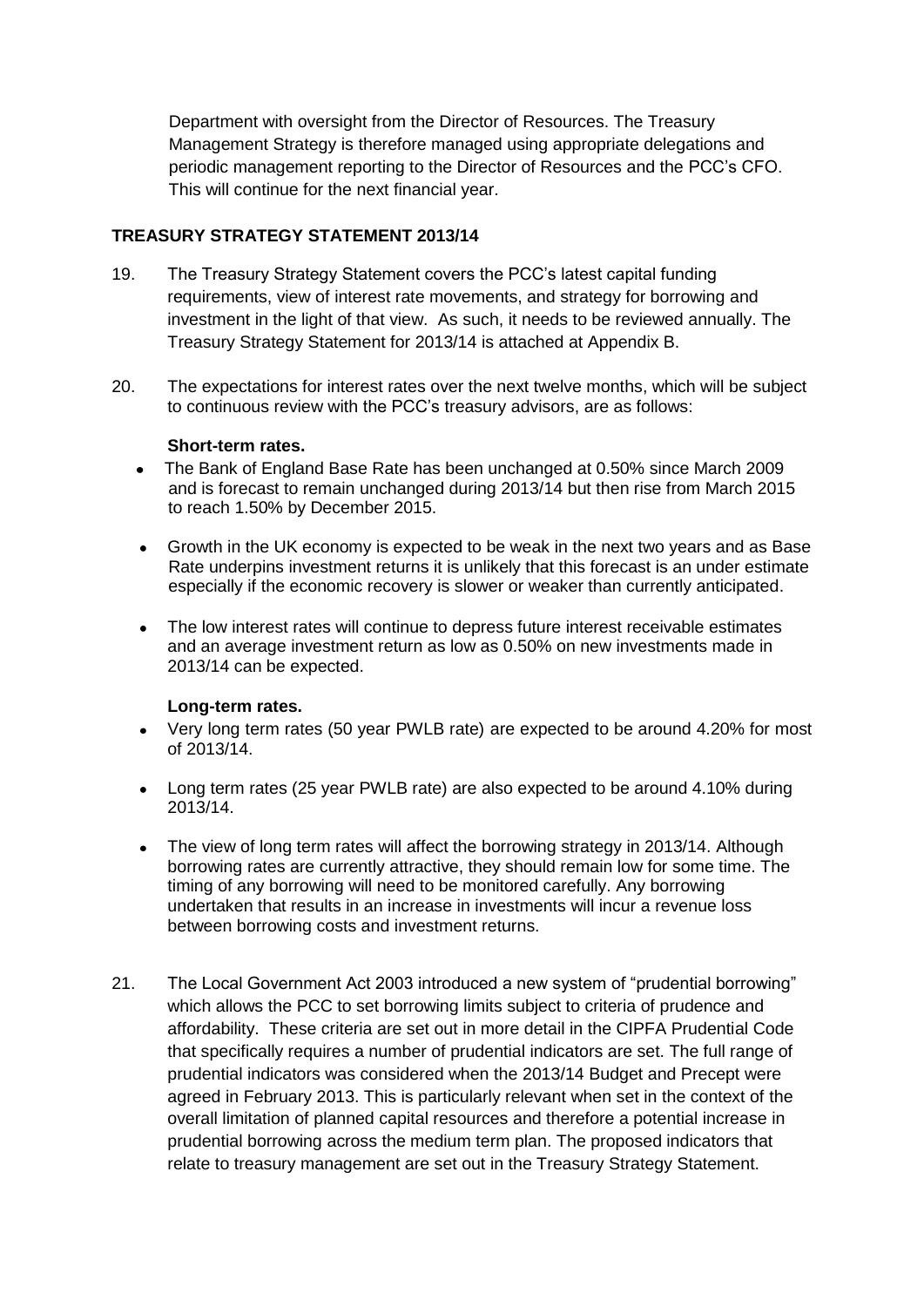22. The Local Government Act 2003 also requires the PCC to set out a treasury strategy for borrowing and to prepare an Annual Investment Strategy (as required by Investment Guidance issued subsequent to the Act); this sets out the PCC's policies for managing investments and for giving priority to the security and liquidity of those investments.

### **FINANCIAL IMPLICATIONS**

23. The financial implications of the Treasury Management function are included in the PCC's annual budget. The estimated total net cost of capital financing in 2013/14 (including direct charges to revenue) is £5.6m.

### **LEGAL IMPLICATIONS**

- 24. These matters are governed by Part IV of the Local Government and Housing Act 1989 and Section 111 of the Local Government Act 1972, which empowers the PCC to do anything which is calculated to facilitate or is conducive or incidental to the discharge of their various statutory functions.
- 25. Adoption of the CIPFA Code of Practice on *Treasury Management in the Public Services* as part of the PCC's Standing Orders and Financial Regulations gives it the status of "a code of practice made or approved by or under any enactment" and hence proper practice under the provisions of the Local Government and Housing Act 1989.
- 26. The PCC's CFO continues to delegate the responsibility for the discharge of Treasury Management on a daily basis to the Director of Resources through the appropriate Finance Department staff.

# **EQUALITY IMPLICATIONS**

27. Any issues of Equality and Diversity that may arise during the undertaking of Treasury Management activities will be noted, considered and reported upon.

#### **Schedule of Background Papers**

- Appendix 1 Treasury Policy Statement and Treasury Management Practices
- Appendix 2 Treasury Strategy Statement 2013/14
- Appendix 3 External Investments Approved Counterparty List 2013/14

#### **Public Access to Information**

Information contained in this decision is subject to the Freedom of Information Act 2000 and other legislation. This decision will be made available on the Commissioner's website.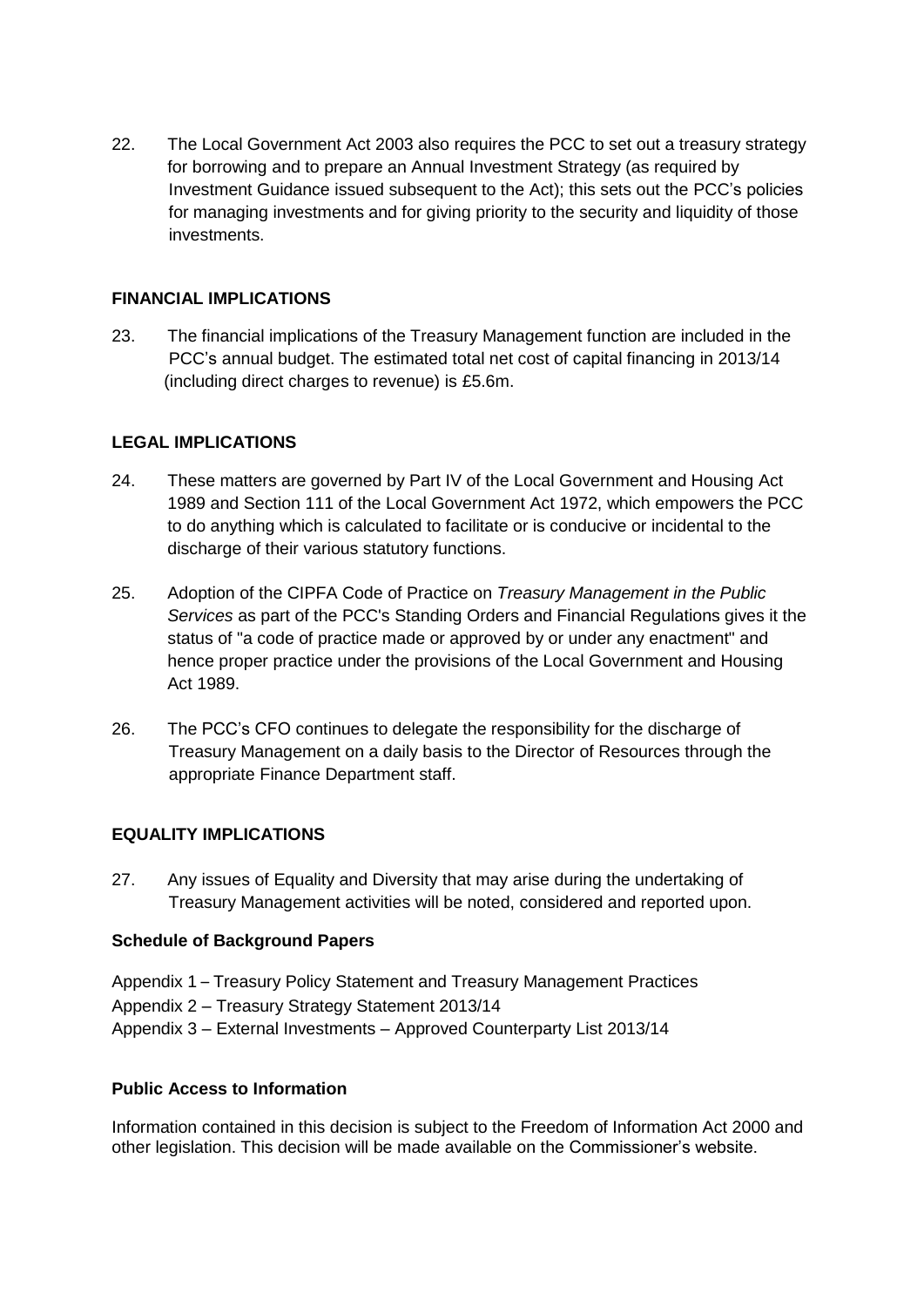# **TREASURY POLICY STATEMENT AND TREASURY MANAGEMENT PRACTICES**

#### **TREASURY POLICY STATEMENT**

- 1. The PCC defines treasury management activities as:
	- the management of cash flows;  $\bullet$
	- banking, money market and capital market transactions;  $\bullet$
	- the effective control of the risks associated with those activities;
	- the pursuit of optimum performance consistent with those risks.  $\bullet$
- 2. The PCC regards the successful identification, monitoring and control of risk to be the prime criteria by which the effectiveness of treasury management activities will be measured. Accordingly, the analysis and reporting of treasury management activities will focus on their risk implications for the PCC.
- 3. The PCC acknowledges that effective treasury management will provide support towards the achievement of business and service objectives. It is therefore a commitment to the principles of achieving best value in treasury management, and to employing suitable performance measurement techniques within the context of effective risk management.
- 4. Treasury operations are managed within the overall strategy approved by the PCC at three levels:
	- Formal reviews of strategy and performance by the PCC's CFO, Director of  $\bullet$ Resources and Head of Finance & Procurement, in conjunction with representatives from the external advisors (Sector).
	- $\bullet$ Monthly monitoring is conducted by the PCC's CFO, Director of Resources and Head of Finance & Procurement.
	- On a daily basis by trained staff under the direction of the Head of Finance & Procurement.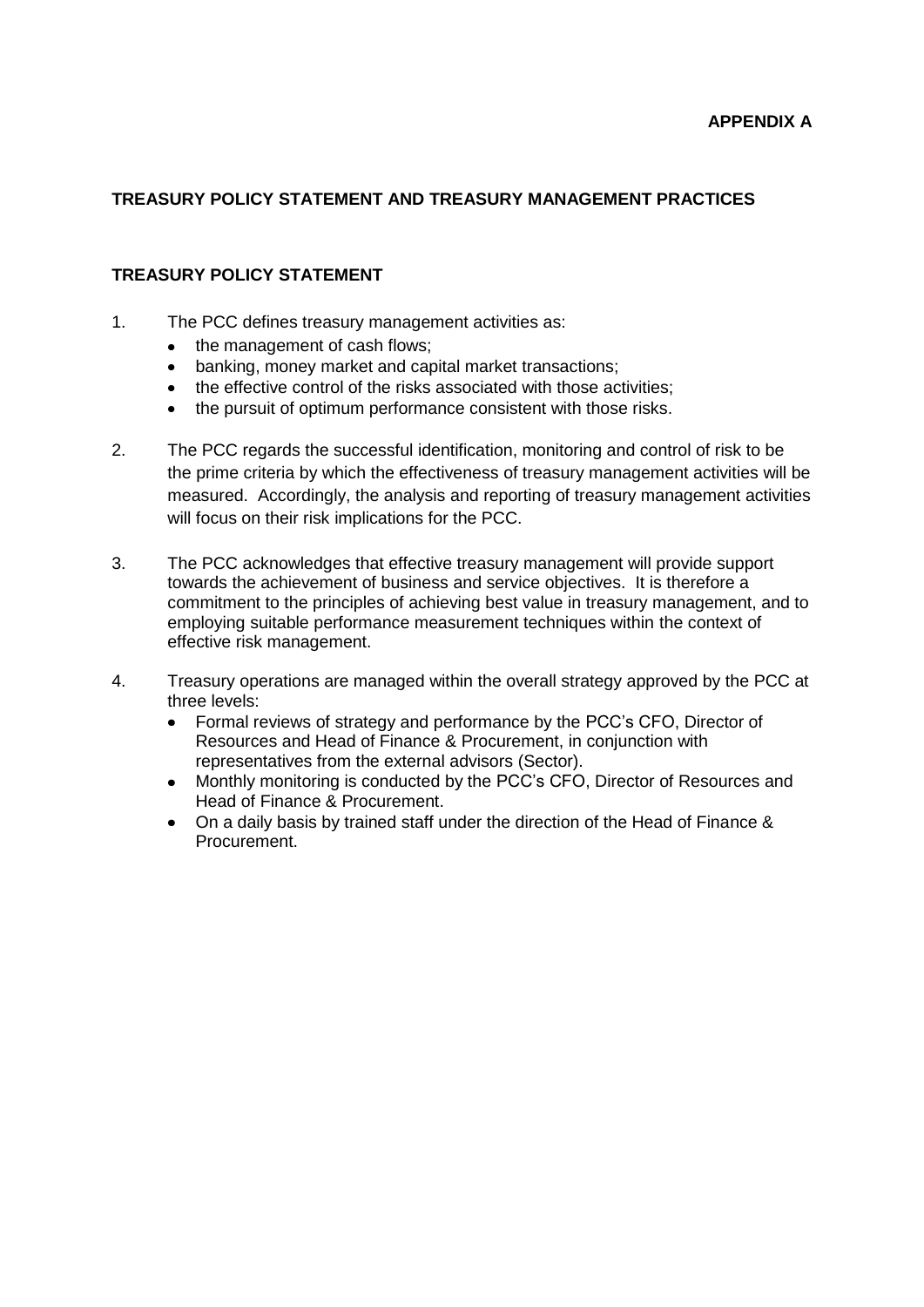**Note:**

**It is important to note that the Treasury Strategy Statement is adopted by the PCC based upon advice from external treasury advisors, and accordingly the Strategy is tailored to meet the specific and unique needs of the PCC. All financial information contained within this Report and Statement should not be used by any individual or organisation as a basis for making investment or borrowing decisions. The PCC and the treasury advisors will not accept any liability on behalf of any individual or organisation who seeks to act on the financial information contained within this Report and Statement.**

# **TREASURY STRATEGY STATEMENT 2013/14**

# **1.0 INTRODUCTION**

- 1.1 This Treasury Strategy Statement details the expected activities of the treasury function in the financial year 2013/2014. The suggested strategy is based upon views of interest rates as advised by external advisors, supplemented with leading market forecasts. The strategy covers:
	- the current portfolio position  $\bullet$
	- prudential indicators
	- prospects for interest rates  $\bullet$
	- the borrowing requirement & strategy
	- the investment strategy
	- debt rescheduling opportunities
	- $\bullet$ MRP strategy

# **2.0 CURRENT PORTFOLIO POSITION**

2.1 The PCC's estimated debt position as at 1st April 2013 is as follows:

| Long-term Debt       |  |
|----------------------|--|
| - PWLB fixed rate    |  |
| - PWLB variable rate |  |
|                      |  |

- 2.2 The average rate of interest on the above debt is expected to be 4.84%.
- 2.3 The estimated value of investments at 1st April 2013 is £180m:
	- £140m maturing between one day and up to a year.
	- £40m maturing between one and two and a half years.

# **3.0 PRUDENTIAL INDICATORS for 2013/14 to 2015/16**

3.1 The 2003 Prudential Code for Capital Finance in local authorities introduced requirements for the manner in which capital spending plans are to be considered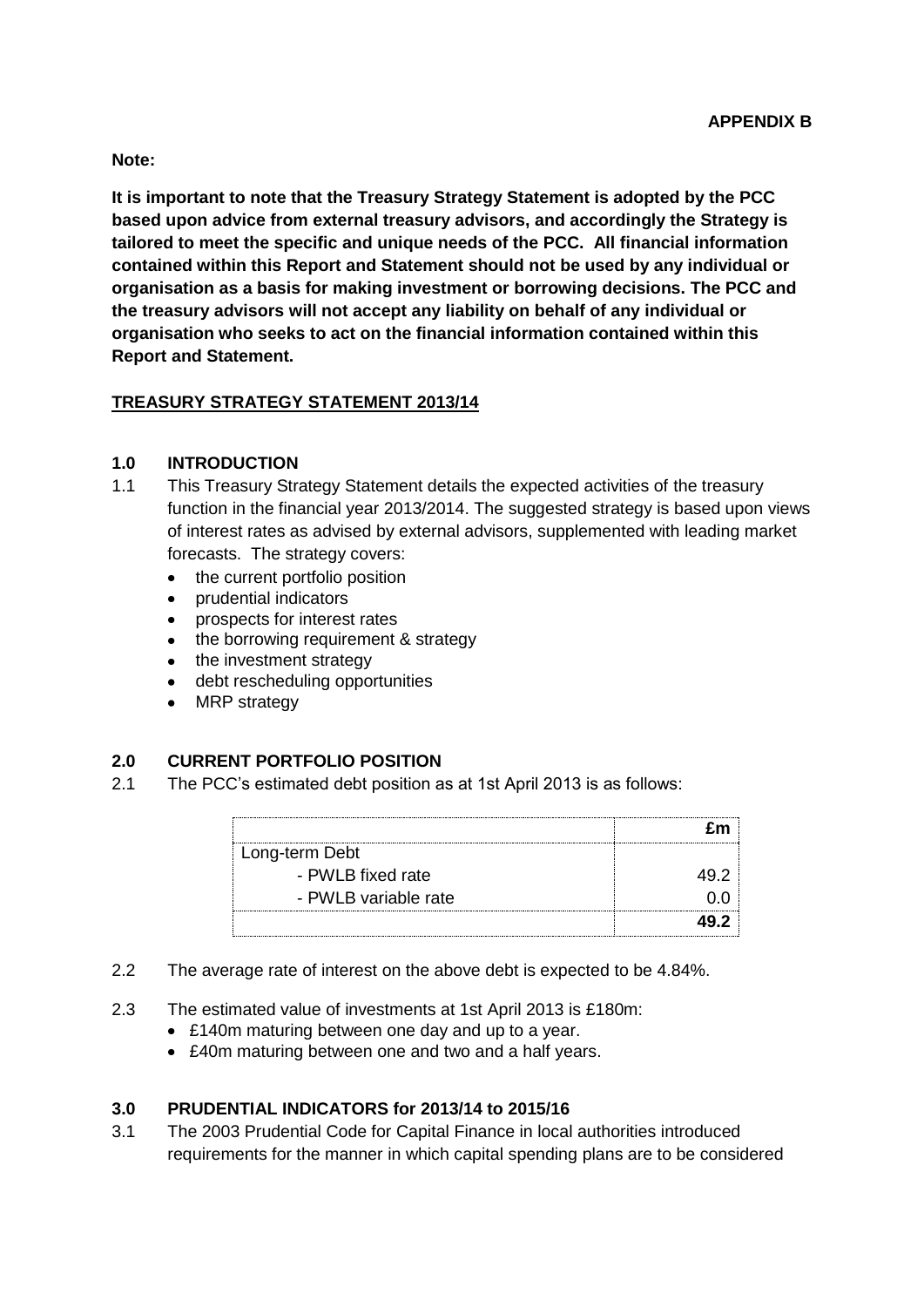and approved. It requires the PCC to set a number of prudential indicators over a period of three years.

3.2 The following prudential indicators are relevant for the purposes of setting an integrated treasury management strategy:

#### **External debt**

These indicators are intended to ensure that levels of external borrowing are affordable, prudent and sustainable. The authorised limit for external debt is a statutory limit (section 3 of the Local Government Act 2003) that should not be breached under any circumstances. It has been calculated to take account of the PCC's capital expenditure and financing plans and allowing for the possibility of unusual cash movements. The operational boundary for external debt has also been calculated with regard to the PCC's capital expenditure and financing plans allowing for the most likely, prudent, but not worst case scenario for cash flow. Temporary breaches of the operational boundary, due to variations in cash flow, will not be regarded as significant.

|                                      |       | 2013/14   2014/15   2015/16 |       |
|--------------------------------------|-------|-----------------------------|-------|
|                                      | £m    | £m                          | £m    |
| Authorised limit for external debt - |       |                             |       |
| Borrowing                            | 100.0 | 100.0                       | 100.0 |
| Operational boundary -               |       |                             |       |
| Borrowing                            | 90.0  | 90.0                        | 90.0  |

 The PCC's actual external debt as at 31/03/13 is £49.2m, excluding transferred debt managed by Dudley M.B.C.

#### **CIPFA Code of Practice for Treasury Management in the Public Services**

The PCC continues to adopt the CIPFA Code of Practice for Treasury Management in the Public Services first adopted by the Police Authority in March 2002.

#### **Interest rate exposures**

These indicators allow the PCC to manage the extent to which they are exposed to changes in interest rates. The upper limit for fixed interest reflects the fact that it is possible to construct a prudent treasury strategy on the basis of using only fixed rate debt and investments, so long as the maturity dates of these debts and investments are reasonably spread. The same does not apply to variable rates where a 100% exposure could lead to significant year on year fluctuations in the cost of debt. The upper limit for variable rate exposure allows for the use of variable rate debt to offset the exposure to changes in short-term rates on the portfolio of investments. This limit reduces over time as the strategy is to gradually reduce the level of investments.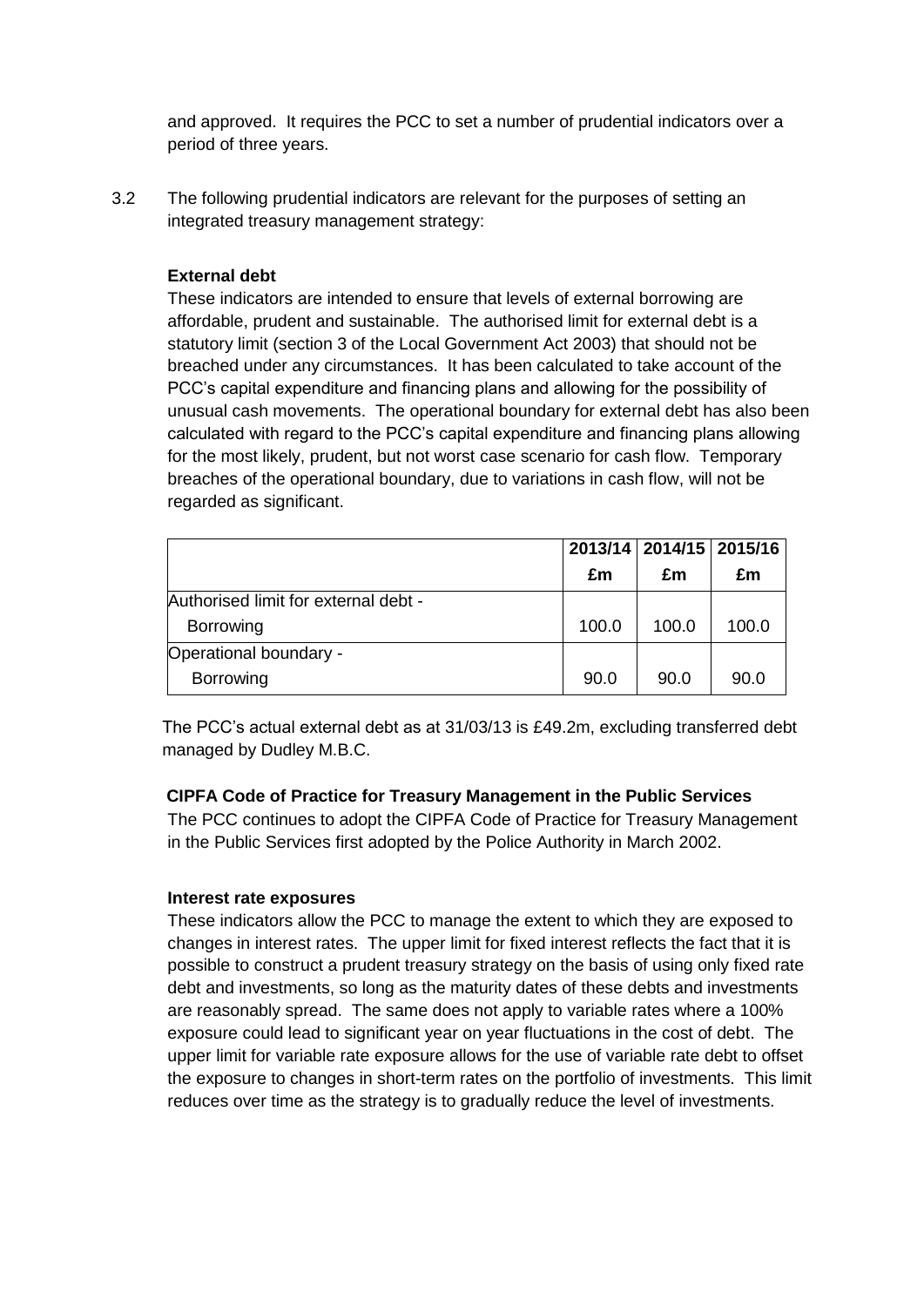|                                                                                                  |               | 2013/14   2014/15   2015/16 |     |
|--------------------------------------------------------------------------------------------------|---------------|-----------------------------|-----|
|                                                                                                  | $\frac{0}{0}$ | ℅                           | %   |
| Upper limit for fixed interest rate exposure<br>Net principal fixed rate borrowing / investments | 100           | 100                         | 100 |
| Upper limit for variable rate exposure                                                           |               |                             |     |
| Net principal variable rate borrowing / investments                                              | 20            | 20                          | 20  |

#### **Maturity structure of borrowing and Investments longer than 364 days**

The purpose of the prudential limits for principal sums invested for periods longer than 364 days is for the PCC to contain their exposure to the possibility of loss that might arise as a result of having to seek early repayment of principal sums invested. The maturity structure of fixed rate borrowing is designed to protect against excessive exposures to interest rate changes in any one period, in particular in the course of the next ten years.

| Upper limit of principal invested for periods over 364 days | £60m |
|-------------------------------------------------------------|------|
|                                                             |      |

| Maturity structure of fixed rate borrowing | <b>Upper limit</b> | <b>Lower limit</b> |
|--------------------------------------------|--------------------|--------------------|
|                                            | $\%$               | $\frac{0}{0}$      |
| under 12 months                            | 25                 |                    |
| 12 months and within 24 months             | 25                 |                    |
| 24 months and within 5 years               | 50                 |                    |
| 5 years and within 10 years                | 75                 |                    |
| 10 years and above                         | 100                | 25                 |

3.3 In considering the capital programme for 2013/14, the anticipated future borrowing requirements were considered in the context of overall capital resources and the impact on the revenue budget.

|                                        | $31^{st}$<br><b>March</b><br>2012<br>£'m | $31^{st}$<br><b>March</b><br>2013<br>£'m | 31 <sup>st</sup><br><b>March</b><br>2014<br>£'m | $31^{st}$<br><b>March</b><br>2015<br>£'m | 31 <sup>st</sup><br><b>March</b><br>2016<br>£'m |
|----------------------------------------|------------------------------------------|------------------------------------------|-------------------------------------------------|------------------------------------------|-------------------------------------------------|
| Capital financing<br>requirement (CFR) | 43.5                                     | 41.4                                     | 44.0                                            | 52.4                                     | 50.9                                            |
| <b>External borrowing</b>              | $-49.2$                                  | $-49.2$                                  | $-49.2$                                         | $-49.2$                                  | $-47.2$                                         |
| Variance                               | $-5.7$                                   | $-7.8$                                   | $-5.2$                                          | 3.2                                      | 3.7                                             |

 The CFR increases when expenditure is incurred and reduces when provision is made to repay debt.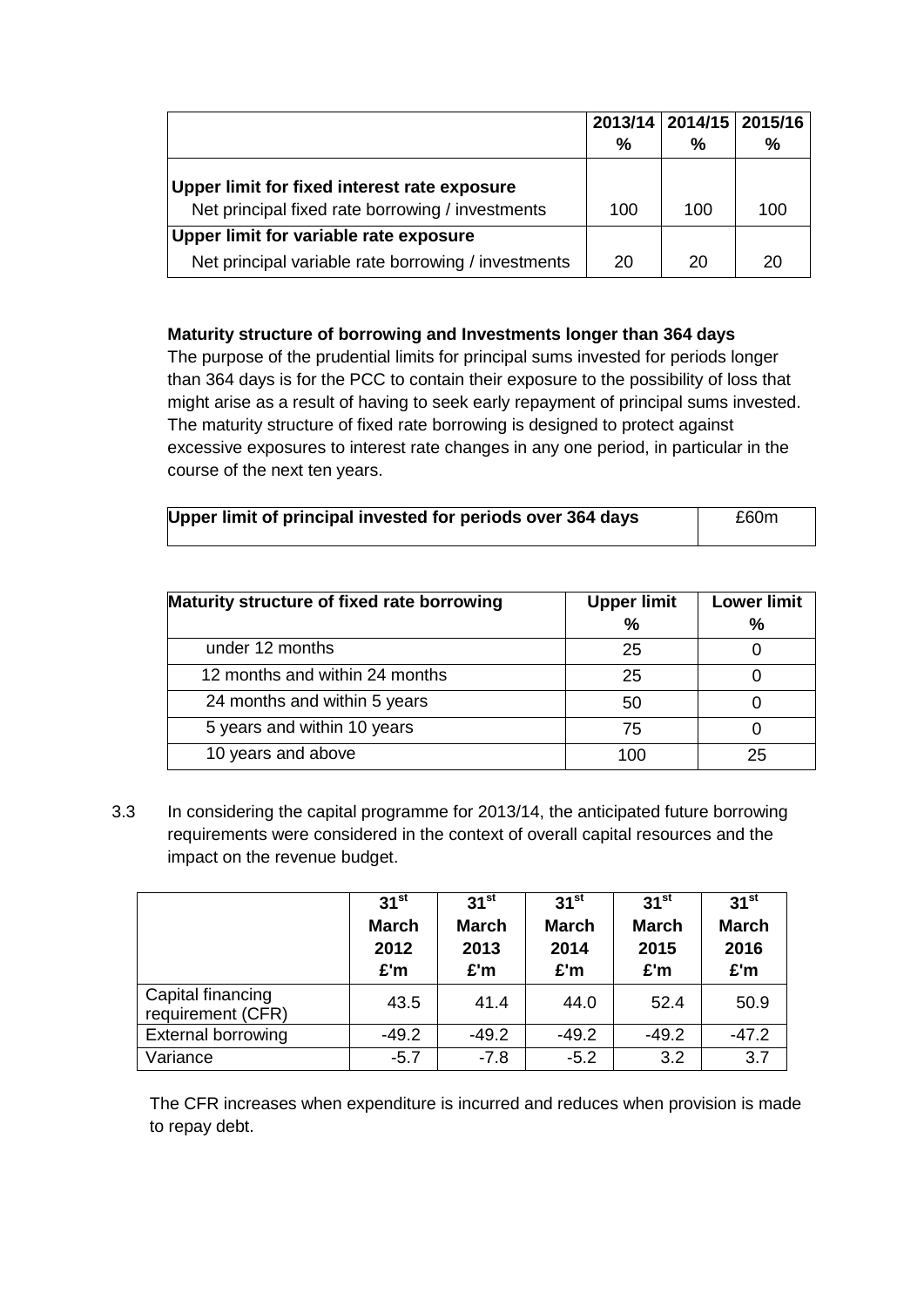# **4.0 PROSPECTS FOR INTEREST RATES**

4.1The PCC continues to use Sector Treasury Services as a treasury advisor and has made use of their services in formulating a view on interest rates. Sector has in turn drawn upon the work of a number of City economic forecasters. Having discussed these, the following view of the prospects for interest rates over the next twelve months has been derived:

## **Short-term rates.**

The Bank of England Base Rate has been 0.5% for the whole of 2012/13 and it is expected to remain there until March 2015 with a rise to 1.50% by December 2015. The continuing low rate is a consequence of the global recession. If the recovery from the recession takes longer, or is slower, than is currently forecast Base Rate may rise more slowly, or remain low for longer. For 2013/14 an investment return of 0.75% can be expected because a proportion of the funds are already invested at rates above 1.0% but it is expected that the majority of maturities during 2013/14 will be at rates of less than 0.5%.

### **Long-term rates.**

The 50 year PWLB rate is expected to be around 4.20% in 2013/14 before rising to 5.00% by the end of 2015. Similarly, the 25 year PWLB rate is estimated at 4.10% for 2013/14 and then gradually rising to 4.90% by the end of 2015.

4.2 The overall strategy will be based on the projections above. However, the PCC will maintain flexibility to take account of unexpected variations from the forecast.

# **5.0 ANNUAL INVESTMENT STRATEGY**

- 5.1 The PCC's investment activities have regard to the CLG's Guidance on Local Government Investments ("the Guidance") issued in March 2004, the Audit Commission's report on Icelandic investments and the 2009 revised CIPFA's Treasury Management in Public Services Code of Practice and Cross Sector Guidance Notes ("the CIPFA TM Code").
- 5.2 In making investment decisions, the priorities will be security of the PCC's funds and liquidity. Pursuit of the best possible return on investments will only be allowed to the extent that this is consistent with very low levels of risk in terms of security and liquidity.
- 5.3 The borrowing of monies purely to invest or on-lend and make a return is unlawful and the PCC will not engage in such activity.
- 5.4 The PCC will make use of specified investments. These are investments that satisfy the following conditions:
	- a) The investment is denominated in sterling and any payments or repayments in respect of the investment are payable only in sterling.
	- b) The PCC requires that the investment be repaid or redeemed within 12 months of the date on which the investment was made.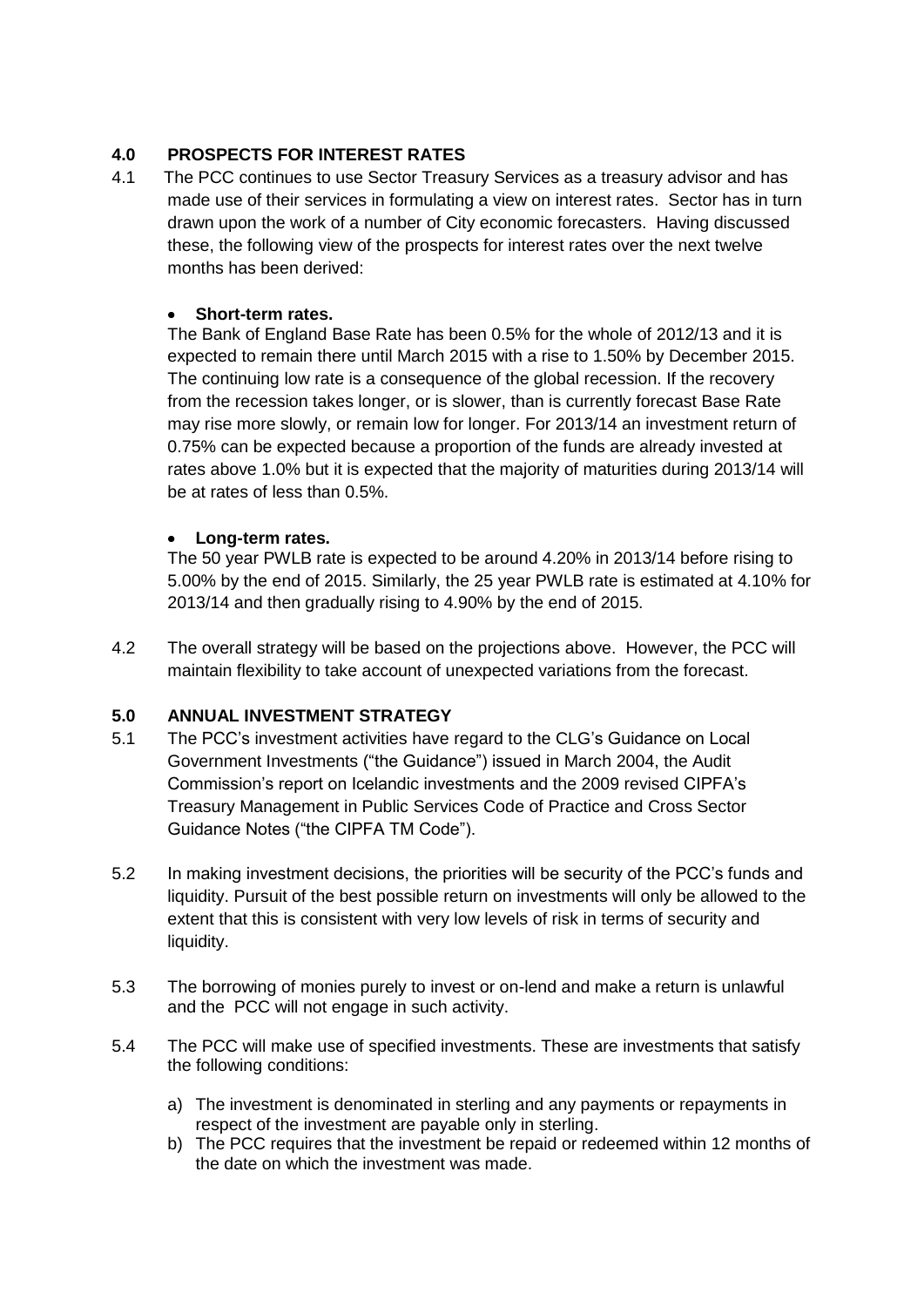- c) The investment does not involve the acquisition of share capital or loan capital in any body corporate.
- d) The investment satisfies any of the following conditions:

The investment is made with the UK government (Debt Management Agency Deposit Facility), a local authority, a parish council or a community council.

The investment is made with a body which has been awarded a "high credit rating" by a credit rating agency.

If the body is not a UK bank, the sovereign country must be awarded a "high credit rating" by a credit rating agency.

5.5 For the purposes of this strategy use is made of the creditworthiness service provided by Sector Treasury Services to define a "high credit rating" as follows (credit ratings taken from Fitch IBCA):

> UK banks and building societies – short-term rating F1 or higher and viability rating of "a" or higher or a support rating of 3 or higher.

> Foreign banks – short-term rating F1+, support rating of 1 or 2, and a viability rating of a minimum of "a" with a sovereign rating of AAA.

These will be supported by other accredited rating systems (S&P and Moody's), credit watches and outlooks, Credit Default Swap spreads, and data from the financial press.

- 5.6 Since the credit crisis, there are several semi-nationalised banks in the UK with credit ratings which do not conform to the credit criteria usually used to identify banks which are of high credit worthiness. In particular, as they no longer are separate institutions in their own right, it is impossible for the rating agencies to assign them an individual rating for their stand alone financial strength. However, these institutions are now recipients of an F1 short term rating as they effectively take on the creditworthiness of the Government itself. That is deposits made with them are effectively being made to the Government; they have the highest ratings possible.
- 5.7 The PCC's CFO will monitor credit ratings through the receipt of credit rating bulletins from the treasury management consultants at Sector Treasury Services. Institutions that cease to meet the criteria above will immediately cease to be treated as specified investments.
- 5.8 Non-specified investments are those that do not meet the criteria in 5.4 to 5.6 above. In determining which categories of non-specified investments may prudently be used, account will be taken of advice from the treasury management consultants at Sector Treasury Services and, if investments are for 12 months or more, long-term credit ratings as determined by Fitch IBCA.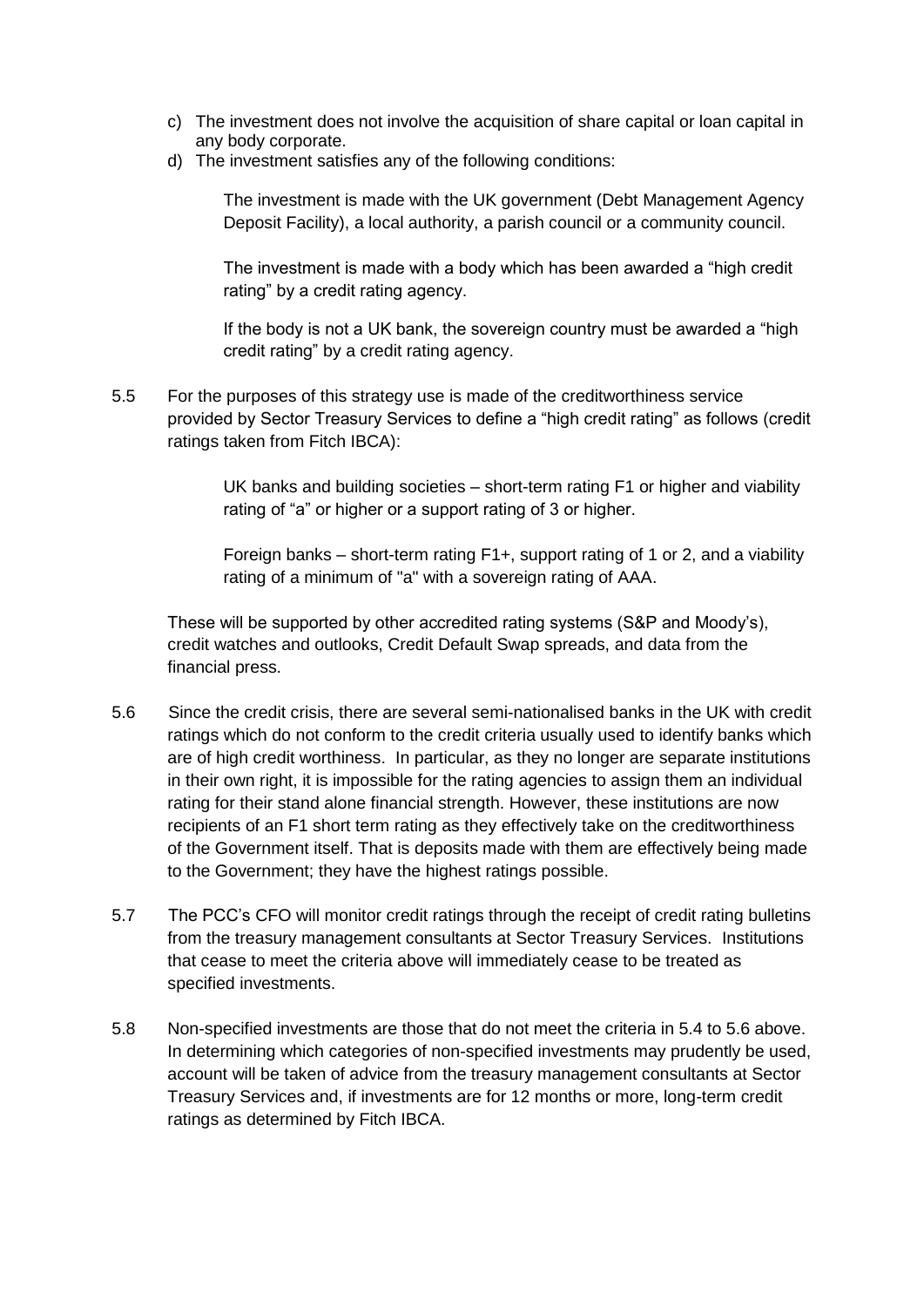5.9 So far, the following categories of investment have been identified as prudent for use. The table also shows a maximum proportion of the pool of investments that may be held in any one category:

| <b>Category of investment</b>                                                                                                                        | <b>Maximum for this category</b><br>of investments as a<br>proportion of total<br>investments (at the time of<br>making a new investment) |  |  |
|------------------------------------------------------------------------------------------------------------------------------------------------------|-------------------------------------------------------------------------------------------------------------------------------------------|--|--|
| Sterling deposits in excess of 364 days with<br>Local Authorities and UK banks (where these<br>are not "specified investments" as defined<br>above). | 30%                                                                                                                                       |  |  |
|                                                                                                                                                      |                                                                                                                                           |  |  |

- 5.10 In determining the maximum period for which investments may be held, regard to the most recent cash flow forecast (Schedule 15 to our Treasury Management Practices) will be taken. No investment will be entered into where the cash-flow forecast indicates that, as a result of that investment, the PCC would be forced to borrow money in a future year that would not otherwise have had to be borrowed.
- 5.11 Also at the time of making a new investment, long-term investments (investments of one year's duration or more) should not constitute more than 30% of the total pool of investments.
- 5.12 Investments with a single institution should not exceed 25% (15% for Building Societies) of the total pool of investments at month end. Investments with a group of banks should not exceed 30% of the total pool of investments at month end.

# **6.0 CAPITAL BORROWING REQUIREMENT & STRATEGY**

- 6.1 The PCC's CFO has undertaken a review of capital investment requirements and likely resource levels; there is currently uncertainty around specific requirements and future funding levels. Based on these principles, there may be a requirement to borrow to fund the capital programme currently estimated to be £114.8m over the period 2013/14 to 2016/17.
- 6.2 Forecasts suggest that there is a range of potential options for borrowing. Variable rate borrowing may be attractive throughout 2013/14 as it is expected to be cheaper than long term fixed borrowing. Under 10 year PWLB rates are forecast to be lower than longer term borrowing which could enable the spread of debt maturities as the focus in recent years has been to concentrate on long dated debt.
- 6.3 Little difference between 25 and 50 year borrowing is forecast, however, borrowing in the 25 to 30 year period could be more attractive than 50 year borrowing as the spread between the PWLB new borrowing and early repayment rates is considerably less. This strategy would also allow for debt rescheduling in the future; again improving the spread in the debt maturity profile.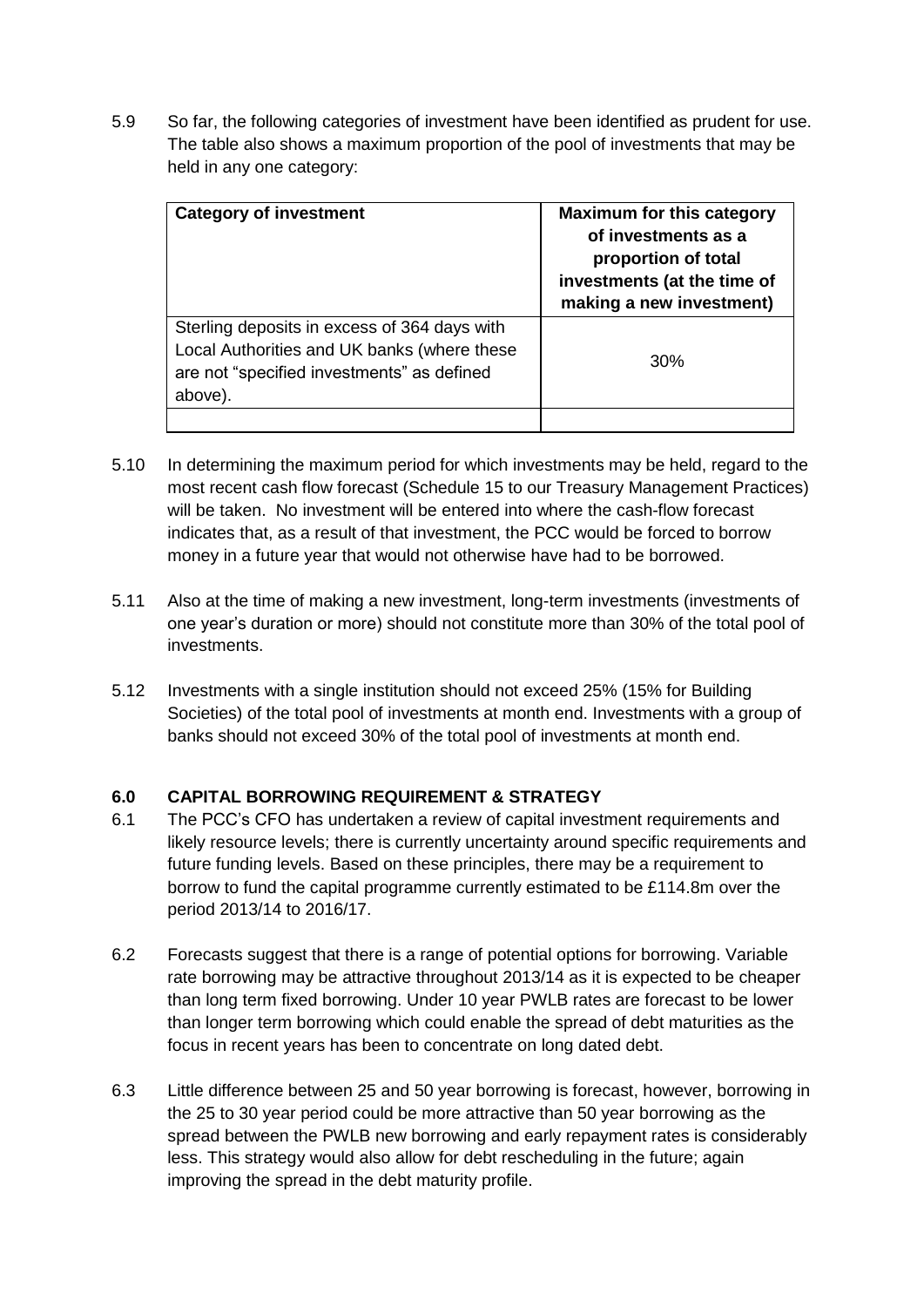- 6.4 Should PWLB rates fall below the forecast rates, borrowing could be undertaken at any time to take advantage of these low rates.
- 6.5 However, the next financial year is expected to be a time of relatively low Bank Rate which may present an opportunity to review the PCC's external borrowing strategy. As investments exceed the borrowing requirement over the next year, and cash can be accessed from maturing investments, consideration needs to be given to the potential of internal borrowing.
- 6.6 As long term borrowing rates are expected to be higher than rates on the loss of investment income, and look likely to be so for the next couple of years, it may be preferable to avoid some new external borrowing to maximise savings in the short term. A reduction of investments also has the benefit of reducing exposure to interest rate and credit risk.
- 6. 7 Against this background caution will be adopted with the 2013/14 treasury management operations. The PCC's CFO will monitor the interest rate market and adopt a pragmatic approach to any changing circumstances.

# **7.0 TEMPORARY INVESTMENTS STRATEGY**

- 7.1 Sector has forecast Bank Base Rate to be 0.50% for 2013/14 which suggests that an investment return of 0.75% can be achievable assuming that the Bank rate does not decrease.
- 7.2 Sector also predict that Bank Base Rate may begin to rise from 2015 back to about 1.75% by the end of 2015/16 which suggests locking into long term investments while rates are so historically low should be resisted.

#### **8.0 DEBT RESCHEDULING AND PREMATURE REPAYMENT OPPORTUNITIES**

- 8.1 The introduction of different PWLB rates on 1 November 2007 for new borrowing as opposed to early repayment of debt, and the setting of a spread between the two rates (of about 40 – 50 basis points for the longest period loans narrowing down to 25 – 30 basis points for the shortest loans), has meant that PWLB to PWLB debt restructuring is now much less attractive.
- 8.2 Due to short term borrowing rates expected to be considerably cheaper than longer term rates, there may be opportunities to generate savings by switching from long term debt to short term debt. These savings will need to be considered in the light of their short term nature and the cost of refinancing short term loans as they mature. Any rescheduling and repayment of debt is likely to cause a rebalancing of the PCC's debt maturities towards a flatter maturity profile because in recent years there has been a concentration on longer dated PWLB loans.
- 8.3 The potential for making savings by reducing investment balances by repaying debt prematurely should also be considered as short term rates on investments will be lower than rates paid on currently held debt. However, this will need careful consideration in the light of premiums that may be due on early debt repayment.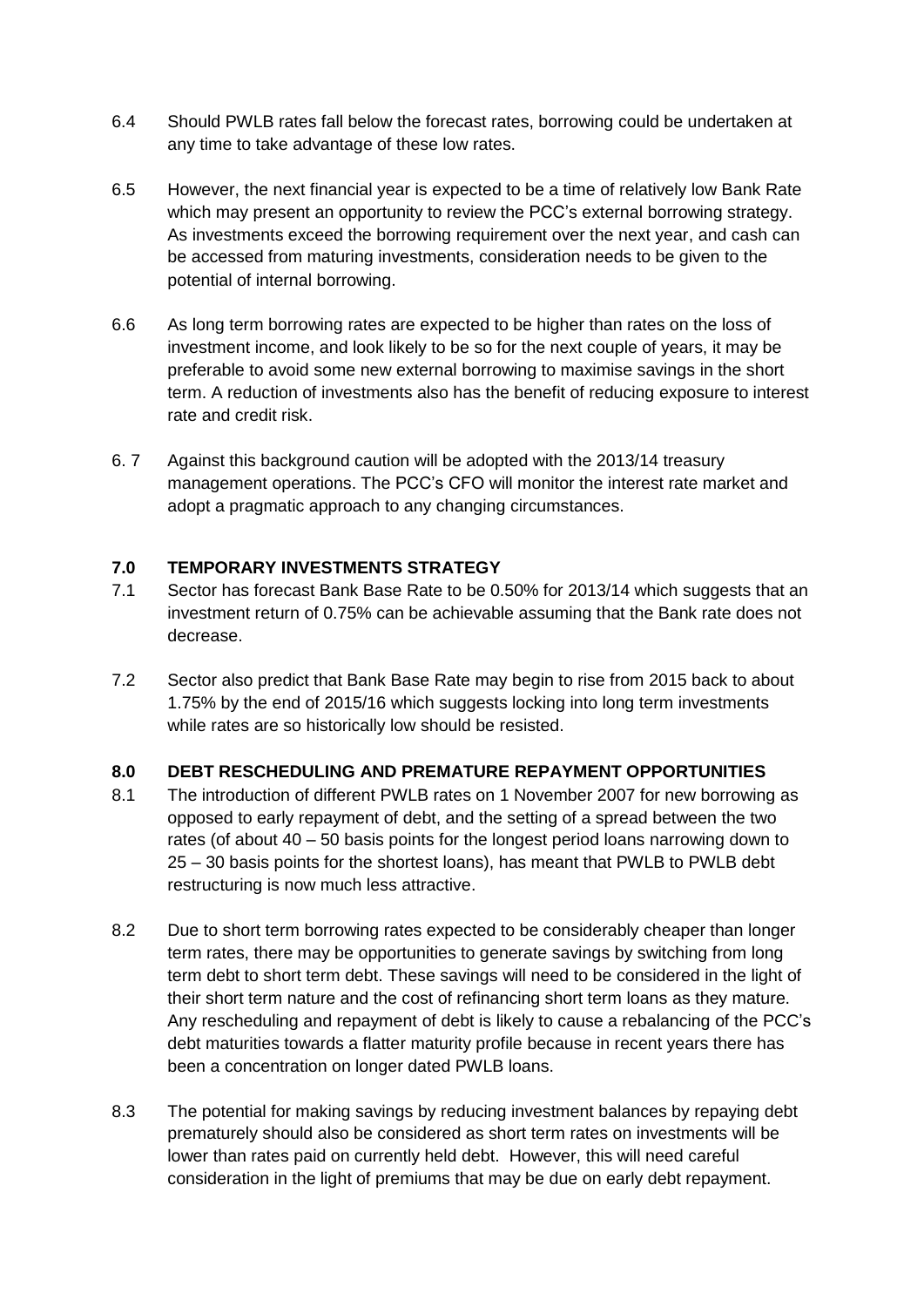## **9.0 MINIMUM REVENUE PROVISION STRATEGY**

- 9.1 Capital expenditure is generally expenditure on assets which have a life expectancy of more than one year e.g. buildings, vehicles, and machinery. As it would be impractical to charge the entirety of such expenditure to revenue in the year in which it was incurred, such expenditure is spread over several years to try to match the useful life of the asset. This is done by an annual Minimum Revenue Provision, which was previously determined under regulation but now is determined under guidance.
- 9.2 The Local Authorities (Capital Finance and Accounting) (England) (Amendment) Regulations 2008 which came into force on 31 March 2008 states that an annual MRP statement needs to be produced which details the methodology for the charge to revenue for debt redemption. The Regulations require that the PCC "shall determine for the current financial year an amount of minimum revenue provision which it considers to be prudent".
- 9.3 Methods of making prudent provision for MRP include four options. Options 1 and 2 should only be used in relation to Capital expenditure incurred before 1 April 2008 and Capital expenditure incurred on or after that date which the PCC is satisfied forms part of Supported Capital Expenditure. For all unsupported borrowing exercised under the Prudential Code on or after 1 April 2008, Options 3 or 4 must be used.
- 9.4 The MRP options are:
	- **Option 1 – Regulatory Method**. MRP is equal to the amount determined in accordance with the former sections 28 and 29 of the 2003 Regulations as if they had not been revoked.
	- **Option 2 – Capital Financing Requirement Method**. MRP is equal to 4% of the  $\bullet$ Capital Financing Requirement at the end of the previous year.
	- **Option 3 – Asset Life Method**. Revenue provision is spread over the  $\bullet$ determined useful life of the Asset either in equal instalments or using an annuity method. The first charge can be delayed until the asset is operational.
	- **Option 4 – Depreciation Method**. MRP is equal to the provision required in accordance with depreciation accounting in respect of the asset.
- 9.5 It is recommended that for 2013/14, Option 2 will continue to be used for Capital expenditure incurred before 1 April 2008. For all subsequent Capital expenditure financed by Borrowing, the equal instalment method of Option 3 will be used. In the future it will be necessary to choose which assets are financed by borrowing carefully since the useful lives of the assets could increase or decrease MRP charges.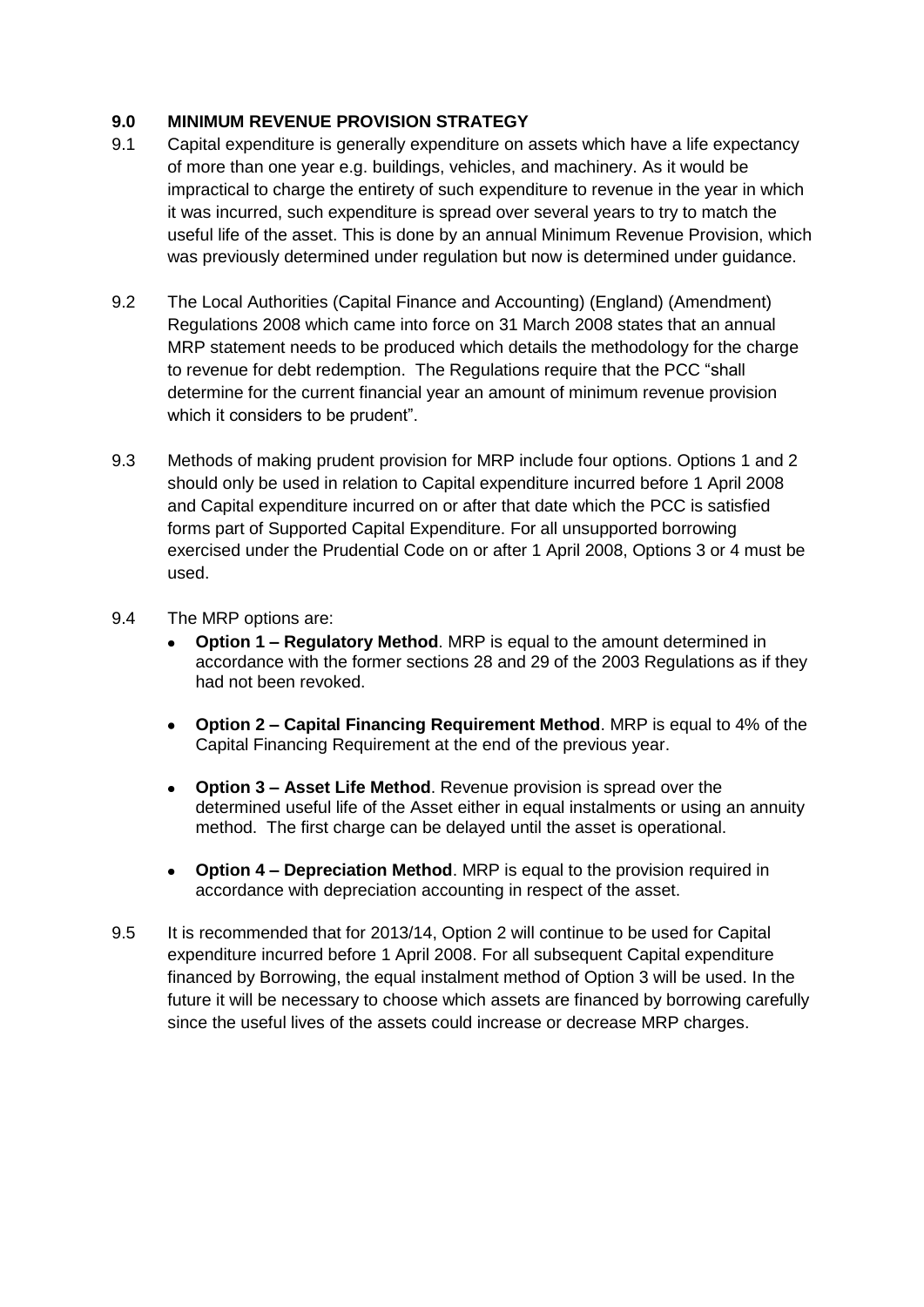# **APPENDIX C**

# **EXTERNAL INVESTMENTS - APPROVED COUNTERPARTY LIST 2013/14**

| <b>BRITISH BANKS &amp; SUBSIDIARIES</b> | <b>IBCA RATING</b> |                | <b>LIMIT</b> | <b>GROUP</b> |         |              |                  |
|-----------------------------------------|--------------------|----------------|--------------|--------------|---------|--------------|------------------|
|                                         | LЛ                 | S/T            | Viab         | <b>Sup</b>   | £000    | <b>LIMIT</b> | <b>PERIOD</b>    |
|                                         |                    |                |              |              |         |              |                  |
| <b>Lloyds Banking Group</b>             |                    |                |              |              |         | 60,000       | 1 year $+$       |
| Lloyds TSB Bank                         | A                  | F <sub>1</sub> | bbb          | 1            | 30,000  |              | 1 year $+$       |
| <b>Bank of Scotland</b>                 | A                  | F <sub>1</sub> |              |              | 30,000  |              | 1 year $+$       |
|                                         |                    |                |              |              |         |              |                  |
| <b>RBS Group</b>                        |                    |                |              |              |         | 60,000       | 1 year $+$       |
| <b>National Westminster</b>             | A                  | F <sub>1</sub> |              | 1            | 30,000  |              | 1 year $+$       |
| Royal Bank of Scotland                  | A                  | F <sub>1</sub> | bbb          |              | 30,000  |              | 1 year $+$       |
| <b>Ulster Bank Ltd</b>                  | А-                 | F <sub>1</sub> | CCC          | 1            | 30,000  |              | 1 year $+$       |
|                                         |                    |                |              |              |         |              |                  |
| <b>HSBC</b>                             | AA-                | $F1+$          | $a+$         |              | 10,000  |              | 1 year           |
| <b>MBNA</b>                             | A                  | F <sub>1</sub> |              |              | 10,000  |              | 6mth             |
| Bank of England (DMADF)                 |                    |                |              |              | 100,000 |              | 1 year $+$       |
| Santander UK plc                        | A                  | F <sub>1</sub> | $a+$         | 1            | 10,000  |              | 1 <sub>mth</sub> |
| <b>Barclays</b>                         | A                  | F1             | $a+$         |              | 25,000  |              | 3mth             |
| <b>Standard Chartered Bank</b>          | AA-                | $F1+$          | aa-          | 1            | 10,000  |              | 1 year           |
| Clydesdale (Yorkshire) Bank             | A                  | F <sub>1</sub> | bbb          |              | 5,000   |              | 1 <sub>mth</sub> |

| <b>BUILDING SOCIETIES</b> | <b>IBCA RATING</b> |     |             | <b>LIMIT</b> |        |                  |
|---------------------------|--------------------|-----|-------------|--------------|--------|------------------|
|                           | LЛ                 | S/T | <b>Viab</b> | Sup          | £000   | <b>PERIOD</b>    |
| Nationwide                | A+                 | F1  | a+          |              | 25,000 | 6 <sub>mth</sub> |
| Coventry                  | A                  | F1  | я           | 5            | 10,000 | 1mth             |

| <b>L/T</b> | S/T | Viab | <b>Sup</b>         | <b>LIMIT</b><br>£000 | <b>PERIOD</b> |
|------------|-----|------|--------------------|----------------------|---------------|
|            |     |      |                    | 30,000               | 1<br>year +   |
|            |     |      |                    |                      |               |
|            |     |      |                    |                      |               |
|            |     |      |                    |                      |               |
|            |     |      |                    |                      |               |
|            |     |      |                    |                      |               |
|            |     |      | <b>IBCA RATING</b> |                      |               |